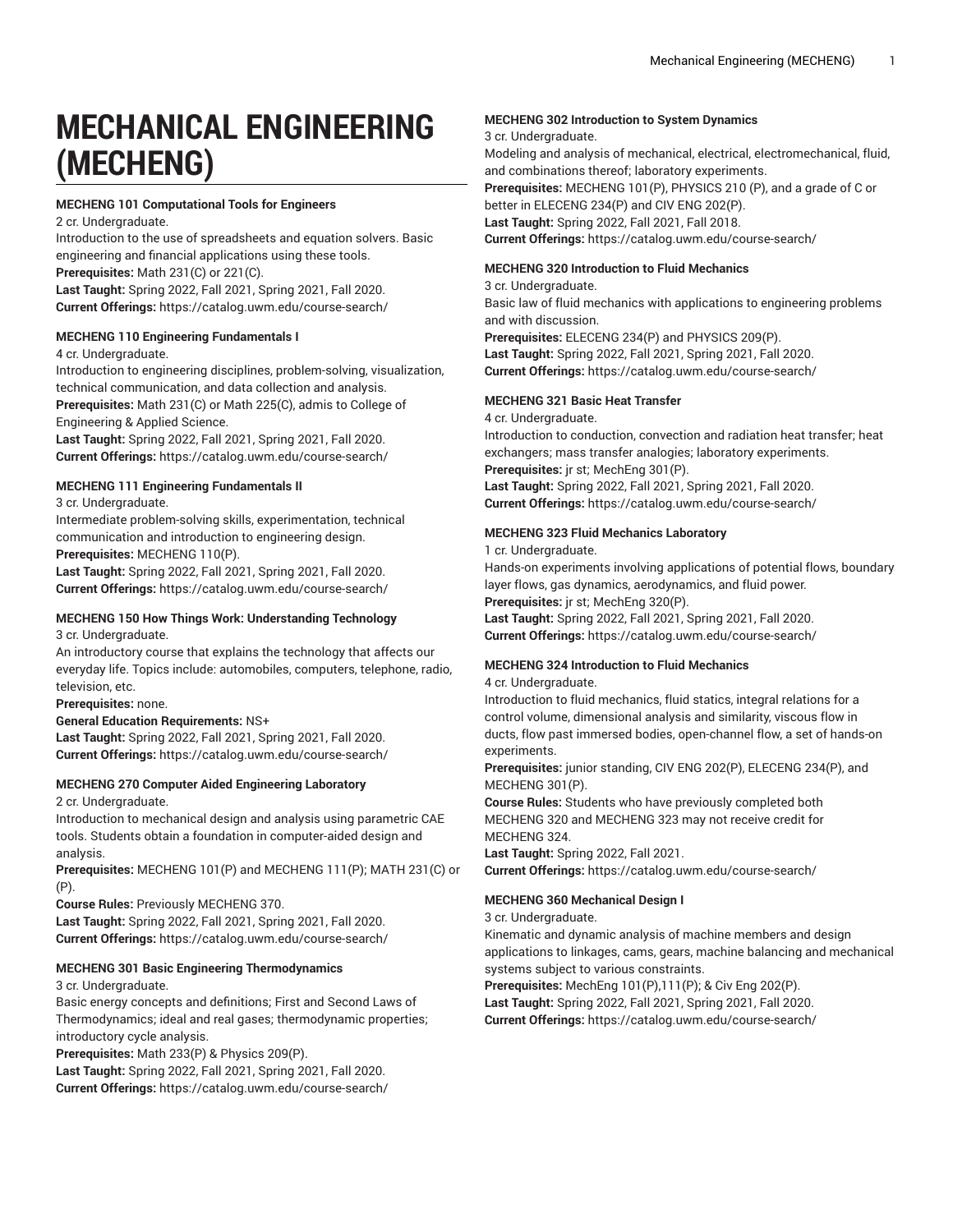## **MECHENG 364 Advanced Mechanics of Materials and Design of Machine Elements 1**

3 cr. Undergraduate.

Design processes, loads and stresses in 3 dimensions, stress and strain relations, 3 dimensional principle stresses, static failure criteria, fatigue failure criteria, and structural stability applied to the design of Machine Elements like shafts.

**Prerequisites:** CIV ENG 203(P), MATLENG 201(P), MECHENG 110(P), MECHENG 111(P), and MECHENG 302(C).

**Course Rules:** Students with have previously completed MECHENG 366 may not receive credit for MECHENG 364 and MECHENG 368. **Last Taught:** Spring 2022, Fall 2021.

**Current Offerings:** <https://catalog.uwm.edu/course-search/>

## **MECHENG 366 Design of Machine Elements**

4 cr. Undergraduate.

Design of mechanical components under steady and fatigue loads. Design of columns, shafts, fasteners, springs, bearings, gearing, etc. Minidesign projects.

**Prerequisites:** MechEng 101(P),111(P); MatlEng 201(P); & Civ Eng 303(P). **Last Taught:** Spring 2021, Fall 2020, Spring 2020, Fall 2019. **Current Offerings:** <https://catalog.uwm.edu/course-search/>

## **MECHENG 368 Design of Machine Elements 2**

3 cr. Undergraduate.

Application of static and fatigue failure criterion to the design of machine elements including: mechanical fasteners, fastener patterns, welds and bonding, mechanical springs, bearings, gears, clutches, and brakes. **Prerequisites:** MECHENG 364(P).

**Course Rules:** Students with credit in MECHENG 366 may not receive credit for MECHENG 364 and MECHENG 368.

**Last Taught:** Spring 2022.

**Current Offerings:** <https://catalog.uwm.edu/course-search/>

## **MECHENG 379 Introduction to Mechatronics**

3 cr. Undergraduate.

Basic electrical circuit analysis. Design and analysis of computercontrolled mechanical systems.

**Prerequisites:** junior standing and MECHENG 302(C) or (P). **Last Taught:** Spring 2022, Fall 2021.

**Current Offerings:** <https://catalog.uwm.edu/course-search/>

## **MECHENG 402 Thermo-Fluid Engineering**

3 cr. Undergraduate.

Analysis and design of systems involving applications of thermodynamics, heat transfer, and fluid mechanics. Applications include heat exchangers, power generation, refrigeration systems, and environmental control.

**Prerequisites:** MECHENG 321(P) and MECHENG 320(P) or MECHENG 324(P).

**Last Taught:** Spring 2021, Fall 2020, Spring 2020, Fall 2019. **Current Offerings:** <https://catalog.uwm.edu/course-search/>

## **MECHENG 405 Product Realization**

3 cr. Undergraduate/Graduate.

This interdisciplinary course (engineering and art students) considers the diverse aspects of the product realization process.

**Prerequisites:** jr st & admis to Art & Design prog or IAT prog; or Ind Eng 350(P), 360(P), 370(P); or MechEng 321(P), 360(P), 366(P), 370(P); or grad st & cons instr.

**Course Rules:** Art 405, MechEng 405, & Ind Eng 405 are jointly offered; they count as repeats of one another. **Last Taught:** Spring 2022.

**Current Offerings:** <https://catalog.uwm.edu/course-search/>

## **MECHENG 405G Product Realization**

3 cr. Undergraduate/Graduate.

This interdisciplinary course (engineering and art students) considers the diverse aspects of the product realization process.

**Prerequisites:** jr st & admis to Art & Design prog or IAT prog; or Ind Eng 350(P), 360(P), 370(P); or MechEng 321(P), 360(P), 366(P), 370(P); or grad st & cons instr.

**Course Rules:** Art 405, MechEng 405, & Ind Eng 405 are jointly offered; they count as repeats of one another. **Last Taught:** Spring 2022. **Current Offerings:** <https://catalog.uwm.edu/course-search/>

## **MECHENG 411 Heat Transfer**

3 cr. Undergraduate/Graduate.

Concepts of heat transfer including conduction, convection, and radiation; steady-state and transient conduction; laminar and turbulent convection; phase changes; black-body and real surface radiation; heat exchangers.

**Prerequisites:** jr st; MechEng 321(P).

**Last Taught:** Fall 2021.

**Current Offerings:** <https://catalog.uwm.edu/course-search/>

## **MECHENG 411G Heat Transfer**

3 cr. Undergraduate/Graduate.

Concepts of heat transfer including conduction, convection, and radiation; steady-state and transient conduction; laminar and turbulent convection; phase changes; black-body and real surface radiation; heat exchangers.

**Prerequisites:** jr st; MechEng 321(P).

**Last Taught:** Fall 2021.

**Current Offerings:** <https://catalog.uwm.edu/course-search/>

## **MECHENG 415 Modern Thermomanufacturing Processes**

3 cr. Undergraduate/Graduate.

An introduction to thermal management and techniques applied to chemical vapor deposition, welding, thermal spraying, and machining (cutting and grinding).

**Prerequisites:** jr st; Civ Eng 303(P), Mecheng 321(P) or equiv, or cons instr.

**Last Taught:** Spring 2010, Fall 2008.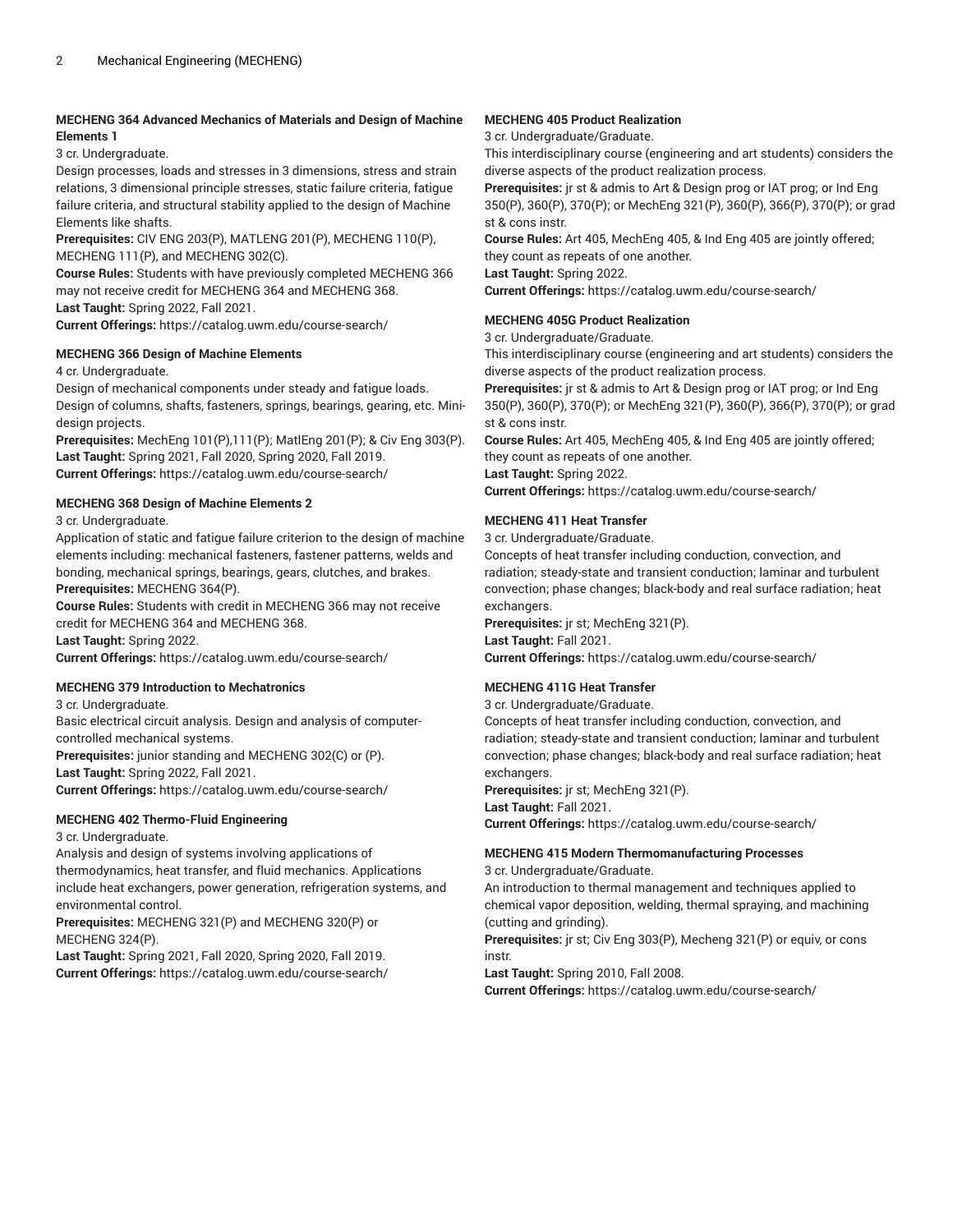#### **MECHENG 415G Modern Thermomanufacturing Processes**

3 cr. Undergraduate/Graduate.

An introduction to thermal management and techniques applied to chemical vapor deposition, welding, thermal spraying, and machining (cutting and grinding).

**Prerequisites:** jr st; Civ Eng 303(P), Mecheng 321(P) or equiv, or cons instr.

**Last Taught:** Spring 2010, Fall 2008. **Current Offerings:** <https://catalog.uwm.edu/course-search/>

#### **MECHENG 420 Intermediate Fluid Mechanics**

3 cr. Undergraduate/Graduate.

Navier-Stokes Equations; CFD package training; Potential Flows; Boundary-Layer Approximation; Turbulent Flows; Porous-Media Flows, Turbomachinery Flows. **Prerequisites:** jr st; MechEng 320(P).

**Last Taught:** Spring 2021.

**Current Offerings:** <https://catalog.uwm.edu/course-search/>

## **MECHENG 420G Intermediate Fluid Mechanics**

3 cr. Undergraduate/Graduate. Navier-Stokes Equations; CFD package training; Potential Flows; Boundary-Layer Approximation; Turbulent Flows; Porous-Media Flows, Turbomachinery Flows. **Prerequisites:** jr st; MechEng 320(P). **Last Taught:** Spring 2021. **Current Offerings:** <https://catalog.uwm.edu/course-search/>

## **MECHENG 423 Applied Fluid Mechanics**

3 cr. Undergraduate/Graduate. Principles of fluid mechanics as applied to elements of fluid machinery, power transmission devices and control systems. **Prerequisites:** jr st; MechEng 320 (P). **Last Taught:** Fall 2003, Fall 1997. **Current Offerings:** <https://catalog.uwm.edu/course-search/>

## **MECHENG 423G Applied Fluid Mechanics**

3 cr. Undergraduate/Graduate. Principles of fluid mechanics as applied to elements of fluid machinery, power transmission devices and control systems. **Prerequisites:** jr st; MechEng 320 (P). **Last Taught:** Fall 2003, Fall 1997. **Current Offerings:** <https://catalog.uwm.edu/course-search/>

#### **MECHENG 425 Aerodynamics of Wind Turbines**

3 cr. Undergraduate/Graduate. Introductory and intermediate wind turbine aerodynamics; wind and wind turbine interaction in energy transmission. **Prerequisites:** jr st; MechEng 320(P) or cons instr. **Last Taught:** Fall 2019. **Current Offerings:** <https://catalog.uwm.edu/course-search/>

## **MECHENG 425G Aerodynamics of Wind Turbines**

3 cr. Undergraduate/Graduate. Introductory and intermediate wind turbine aerodynamics; wind and wind turbine interaction in energy transmission. **Prerequisites:** jr st; MechEng 320(P) or cons instr. **Last Taught:** Fall 2019. **Current Offerings:** <https://catalog.uwm.edu/course-search/>

#### **MECHENG 430 Energy Modeling**

3 cr. Undergraduate/Graduate.

Electrical/thermal energy modeling through lectures and hands-on classroom work along with use of energy modeling software. **Prerequisites:** jr st; or cons instr.

**Course Rules:** Jointly offered with and counts as repeat of ElecEng 430. **Current Offerings:** <https://catalog.uwm.edu/course-search/>

#### **MECHENG 430G Energy Modeling**

3 cr. Undergraduate/Graduate. Electrical/thermal energy modeling through lectures and hands-on classroom work along with use of energy modeling software. **Prerequisites:** jr st; or cons instr. **Course Rules:** Jointly offered with and counts as repeat of ElecEng 430. **Current Offerings:** <https://catalog.uwm.edu/course-search/>

## **MECHENG 432 Internal Combustion Engines**

3 cr. Undergraduate/Graduate. Thermodynamic principles of internal combustion engines; cycles, combustion, engine operation; carburation, ignition, performance analysis; engine balancing; super charging. **Prerequisites:** jr st; MechEng 301 (P). **Last Taught:** Spring 2021. **Current Offerings:** <https://catalog.uwm.edu/course-search/>

#### **MECHENG 432G Internal Combustion Engines**

3 cr. Undergraduate/Graduate. Thermodynamic principles of internal combustion engines; cycles, combustion, engine operation; carburation, ignition, performance analysis; engine balancing; super charging. **Prerequisites:** jr st; MechEng 301 (P). **Last Taught:** Spring 2021. **Current Offerings:** <https://catalog.uwm.edu/course-search/>

## **MECHENG 434 Air Conditioning System Design**

3 cr. Undergraduate/Graduate. The design of systems for heating and cooling spaces. Selection and design of central heating, cooling and energy distribution systems. **Prerequisites:** jr st; MechEng 321(P), Ind Eng 210(P). **Last Taught:** Spring 2022, Spring 2021. **Current Offerings:** <https://catalog.uwm.edu/course-search/>

## **MECHENG 434G Air Conditioning System Design**

3 cr. Undergraduate/Graduate. The design of systems for heating and cooling spaces. Selection and design of central heating, cooling and energy distribution systems. **Prerequisites:** jr st; MechEng 321(P), Ind Eng 210(P). **Last Taught:** Spring 2022, Spring 2021. **Current Offerings:** <https://catalog.uwm.edu/course-search/>

## **MECHENG 435 Power Plant Theory and Design**

3 cr. Undergraduate/Graduate. Application of engineering principles to design and analysis of powerproduction systems. Fossil fuel, nuclear, and gas-turbine power plants. Alternative power generation. Environmental aspects. **Prerequisites:** jr st; MechEng 301(P). **Last Taught:** Fall 2021, Spring 2020. **Current Offerings:** <https://catalog.uwm.edu/course-search/>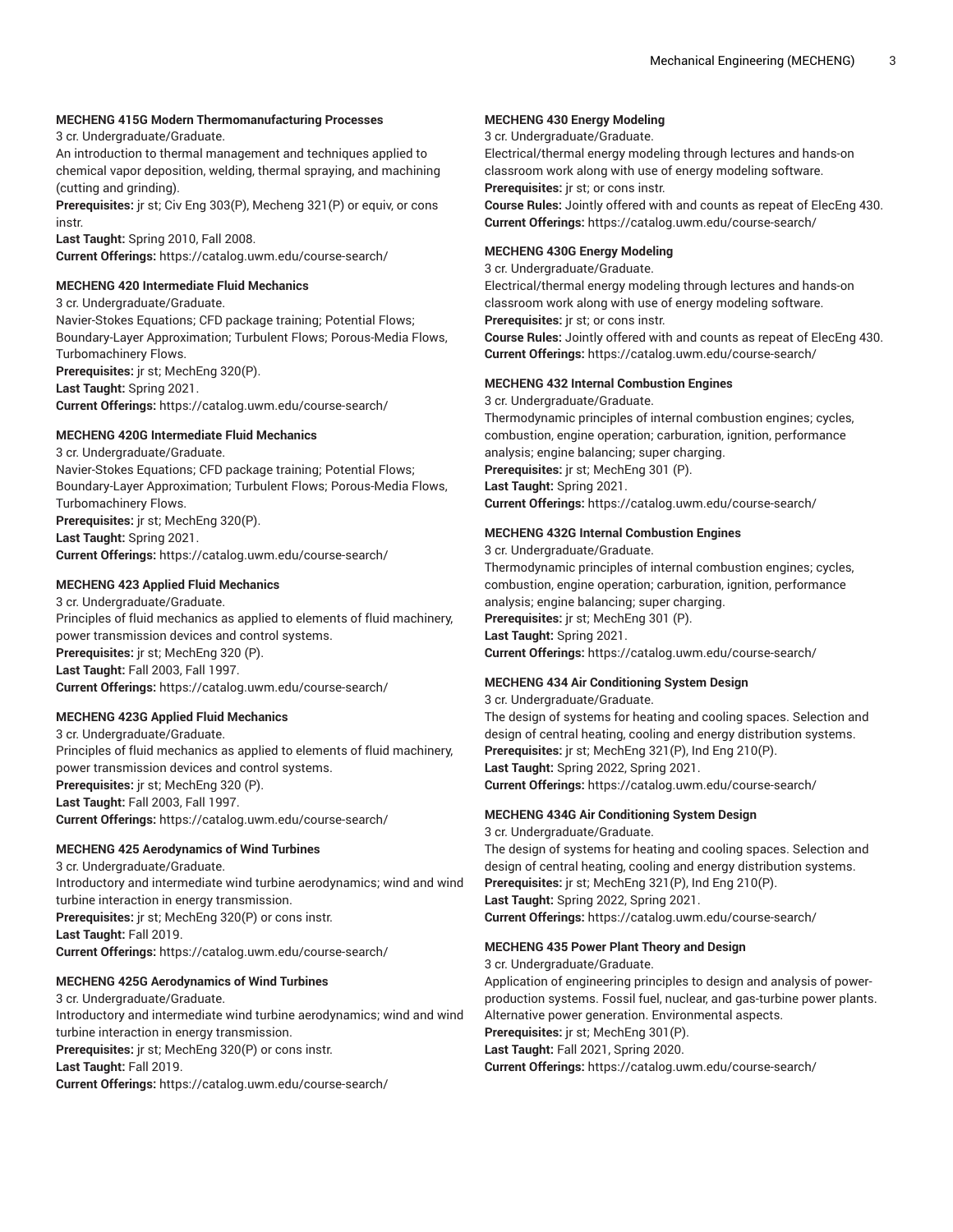#### **MECHENG 435G Power Plant Theory and Design**

3 cr. Undergraduate/Graduate.

Application of engineering principles to design and analysis of powerproduction systems. Fossil fuel, nuclear, and gas-turbine power plants. Alternative power generation. Environmental aspects. **Prerequisites:** jr st; MechEng 301(P). **Last Taught:** Fall 2021, Spring 2020.

**Current Offerings:** <https://catalog.uwm.edu/course-search/>

#### **MECHENG 436 Solar Engineering**

3 cr. Undergraduate/Graduate.

Estimation of energy needs for solar heating and cooling systems for buildings; insolation; solar collector/energy storage design; applications to space heating/cooling, water heating. **Prerequisites:** jr st; MechEng 301 (P).

**Last Taught:** Spring 2016, Fall 2014.

**Current Offerings:** <https://catalog.uwm.edu/course-search/>

## **MECHENG 436G Solar Engineering**

3 cr. Undergraduate/Graduate.

Estimation of energy needs for solar heating and cooling systems for buildings; insolation; solar collector/energy storage design; applications to space heating/cooling, water heating. **Prerequisites:** jr st; MechEng 301 (P).

**Last Taught:** Spring 2016, Fall 2014. **Current Offerings:** <https://catalog.uwm.edu/course-search/>

## **MECHENG 438 Mechanical Engineering Experimentation**

3 cr. Undergraduate.

Training and understanding data acquisition systems; experiment planning; sensor calibration; professional report writing and communication; industrial projects.

**Prerequisites:** IND ENG 369(P); MECHENG 302(P), MECHENG 360(P), and MECHENG 368(C).

**Last Taught:** Spring 2022, Fall 2021, Spring 2021, Fall 2020. **Current Offerings:** <https://catalog.uwm.edu/course-search/>

## **MECHENG 451 Applied Optics in Engineering**

3 cr. Undergraduate/Graduate.

Principles of geometric and physical optics. Introduction to lasers. Topics from current engineering uses of optics, including measurement systems and laser machining.

**Prerequisites:** sr st; Physics 210(P) or cons instr. **Last Taught:** Spring 2022.

**Current Offerings:** <https://catalog.uwm.edu/course-search/>

## **MECHENG 451G Applied Optics in Engineering**

3 cr. Undergraduate/Graduate.

Principles of geometric and physical optics. Introduction to lasers. Topics from current engineering uses of optics, including measurement systems and laser machining.

**Prerequisites:** sr st; Physics 210(P) or cons instr.

**Last Taught:** Spring 2022.

**Current Offerings:** <https://catalog.uwm.edu/course-search/>

## **MECHENG 453 Design Thinking Studio**

3 cr. Undergraduate.

This is an interdisciplinary course that will introduce students to a designer¿s mindset and will foster key design abilities in an experiential learning environment.

**Prerequisites:** none.

**Course Rules:** Counts as a repeat of MECHENG 490 with similar topic. **Current Offerings:** <https://catalog.uwm.edu/course-search/>

## **MECHENG 455 Processing of Plastics**

3 cr. Undergraduate/Graduate.

Description of plastics as polymers and polymer composites. Study of various technologies to manufacture plastics. Analytical description of flow and heat transfer in polymers. **Prerequisites:** MechEng 320(P) & 321(P).

**Last Taught:** Fall 2016, Spring 2015.

**Current Offerings:** <https://catalog.uwm.edu/course-search/>

## **MECHENG 455G Processing of Plastics**

3 cr. Undergraduate/Graduate.

Description of plastics as polymers and polymer composites. Study of various technologies to manufacture plastics. Analytical description of flow and heat transfer in polymers.

**Prerequisites:** MechEng 320(P) & 321(P).

**Last Taught:** Fall 2016, Spring 2015.

**Current Offerings:** <https://catalog.uwm.edu/course-search/>

## **MECHENG 456 Metal Casting Engineering**

3 cr. Undergraduate/Graduate.

Pattern and core design; molding technology; pouring and feeding castings; metallurgy of cast engineering alloys and their foundry practice; casting design.

**Prerequisites:** jr st; MatlEng 201(P).

**Course Rules:** MechEng 456 and MatlEng 456(421) are jointly offered; they count as repeats of one another. **Last Taught:** Fall 2021, Fall 2020.

**Current Offerings:** <https://catalog.uwm.edu/course-search/>

## **MECHENG 456G Metal Casting Engineering**

3 cr. Undergraduate/Graduate.

Pattern and core design; molding technology; pouring and feeding castings; metallurgy of cast engineering alloys and their foundry practice; casting design.

**Prerequisites:** jr st; MatlEng 201(P).

**Course Rules:** MechEng 456 and MatlEng 456(421) are jointly offered; they count as repeats of one another. **Last Taught:** Fall 2021, Fall 2020. **Current Offerings:** <https://catalog.uwm.edu/course-search/>

## **MECHENG 457 Engineering Composites**

3 cr. Undergraduate/Graduate. Study of the structure-property relationships in composite materials. Properties of fibers and other reinforcements. Metal, polymer and ceramic matrix composites. **Prerequisites:** jr st; MatlEng 201(P). **Course Rules:** MechEng 457 and MatlEng 457(455) are jointly offered; they count as repeats of one another. **Last Taught:** Spring 2022. **Current Offerings:** <https://catalog.uwm.edu/course-search/>

## **MECHENG 457G Engineering Composites**

3 cr. Undergraduate/Graduate.

Study of the structure-property relationships in composite materials. Properties of fibers and other reinforcements. Metal, polymer and ceramic matrix composites.

**Prerequisites:** jr st; MatlEng 201(P).

**Course Rules:** MechEng 457 and MatlEng 457(455) are jointly offered; they count as repeats of one another.

**Last Taught:** Spring 2022.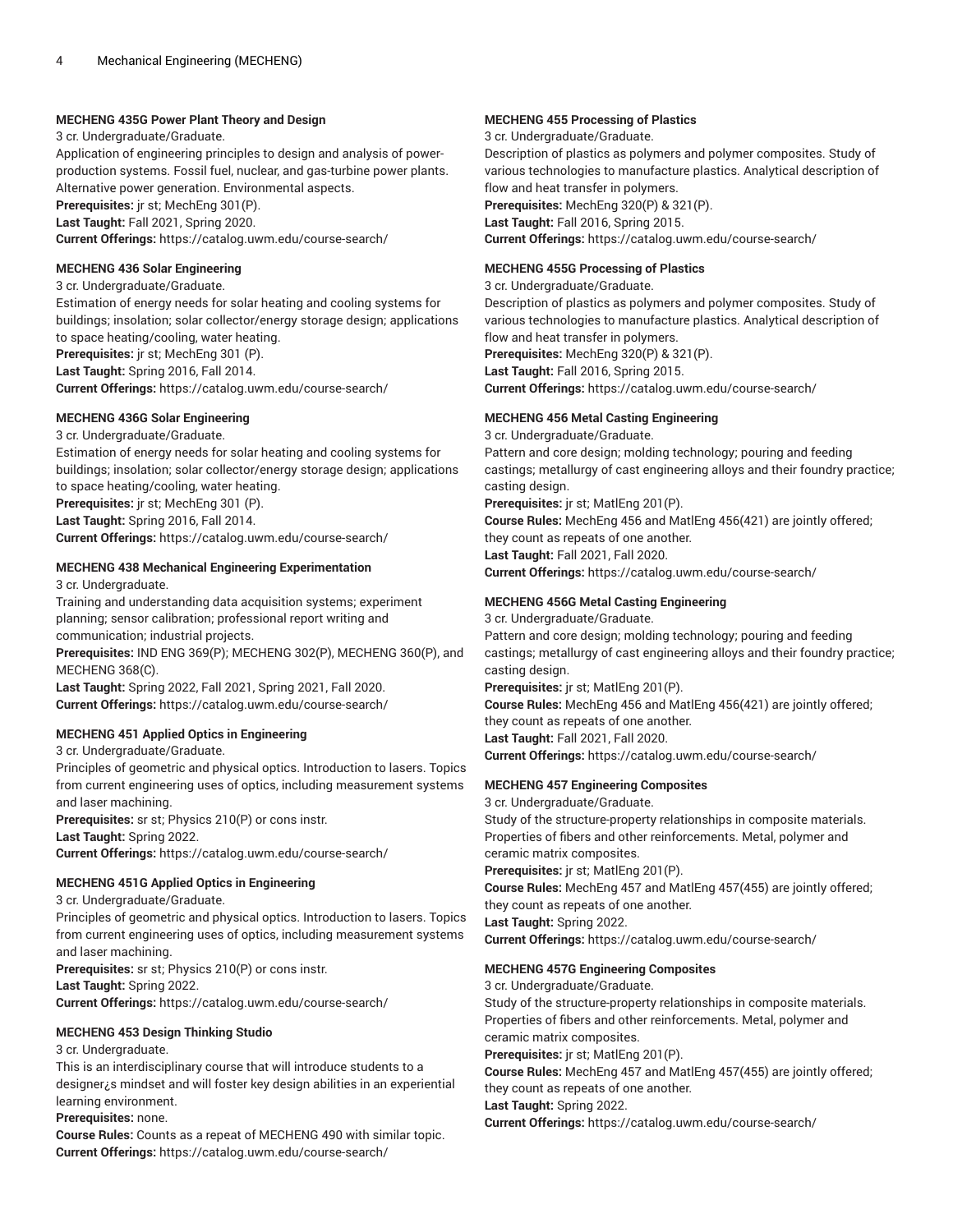#### **MECHENG 460 Nanomaterials and Nanomanufacturing**

3 cr. Undergraduate/Graduate.

Structure, properties, processing and manufacture of nanoparticles, nanotubes, nanofibers, bulk nanomaterials, nanocomposites including polymer, metal, ceramic, natural and biocomposites; nanofluidics,

nanorheology, nanomachines, and nanotribology.

**Prerequisites:** jr st; MatlEng 201(P).

**Course Rules:** MechEng 460 & MatlEng 460 are jointly offered; they count as repeats of each other.

**Last Taught:** Spring 2022.

**Current Offerings:** <https://catalog.uwm.edu/course-search/>

#### **MECHENG 460G Nanomaterials and Nanomanufacturing**

3 cr. Undergraduate/Graduate.

Structure, properties, processing and manufacture of nanoparticles, nanotubes, nanofibers, bulk nanomaterials, nanocomposites including polymer, metal, ceramic, natural and biocomposites; nanofluidics, nanorheology, nanomachines, and nanotribology.

**Prerequisites:** jr st; MatlEng 201(P).

**Course Rules:** MechEng 460 & MatlEng 460 are jointly offered; they count as repeats of each other.

**Last Taught:** Spring 2022.

**Current Offerings:** <https://catalog.uwm.edu/course-search/>

#### **MECHENG 462 Intermediate Design of Machinery**

3 cr. Undergraduate/Graduate.

Consideration of complicated loadings and combined stresses. Design against fatigue. Design and analysis of machine systems. Consideration of special topics in machine element design.

**Prerequisites:** jr st; MechEng 366(P).

**Last Taught:** Spring 2020, Spring 2019.

**Current Offerings:** <https://catalog.uwm.edu/course-search/>

## **MECHENG 462G Intermediate Design of Machinery**

3 cr. Undergraduate/Graduate.

Consideration of complicated loadings and combined stresses. Design against fatigue. Design and analysis of machine systems. Consideration of special topics in machine element design.

**Prerequisites:** jr st; MechEng 366(P).

**Last Taught:** Spring 2020, Spring 2019.

**Current Offerings:** <https://catalog.uwm.edu/course-search/>

#### **MECHENG 463 Introduction to Finite Elements**

3 cr. Undergraduate/Graduate.

Generation and assembly of finite element matrices in one- and twodimensional problems. Modeling and practical applications in solid mechanics, heat transfer and fluid flow.

**Prerequisites:** junior standing; CIV ENG 203(P), CIV ENG 303(P), or ELECENG 234(P); and MECHENG 311(C), MECHENG 320(C), or MECHENG 321(C).

**Course Rules:** CIV ENG 463 and MECHENG 462 are jointly offered and count as repeats of one another.

**Last Taught:** Fall 2021.

**Current Offerings:** <https://catalog.uwm.edu/course-search/>

## **MECHENG 463G Introduction to Finite Elements**

#### 3 cr. Undergraduate/Graduate.

Generation and assembly of finite element matrices in one- and twodimensional problems. Modeling and practical applications in solid mechanics, heat transfer and fluid flow.

**Prerequisites:** junior standing; CIV ENG 203(P), CIV ENG 303(P), or ELECENG 234(P); and MECHENG 311(C), MECHENG 320(C), or MECHENG 321(C).

**Course Rules:** CIV ENG 463 and MECHENG 462 are jointly offered and count as repeats of one another.

**Last Taught:** Fall 2021.

**Current Offerings:** <https://catalog.uwm.edu/course-search/>

#### **MECHENG 465 Friction and Wear**

3 cr. Undergraduate/Graduate.

Friction and wear of engineering materials. Effect of environment, surface interactions, lubrication, and material properties. Techniques of analysis and measurement.

**Prerequisites:** jr st; MatlEng 201(P).

**Course Rules:** Not open to students who have cr in MatlEng 465, which is identical to MechEng 465. **Last Taught:** Spring 2021. **Current Offerings:** <https://catalog.uwm.edu/course-search/>

#### **MECHENG 465G Friction and Wear**

3 cr. Undergraduate/Graduate.

Friction and wear of engineering materials. Effect of environment, surface interactions, lubrication, and material properties. Techniques of analysis and measurement.

**Prerequisites:** jr st; MatlEng 201(P).

**Course Rules:** Not open to students who have cr in MatlEng 465, which is identical to MechEng 465. **Last Taught:** Spring 2021.

**Current Offerings:** <https://catalog.uwm.edu/course-search/>

#### **MECHENG 466 Mechanics of Composite Materials**

3 cr. Undergraduate/Graduate.

Basic concepts, materials, and characteristics of composites. Micromechanics and Macromechanics of Elastic Response. Failure, design and optimization of composite structures.

**Prerequisites:** junior standing and CIV ENG 203(P) or CIV ENG 303(P). **Course Rules:** CIV ENG 466 and MECHENG 466 are jointly offered and count as repeats of one another.

**Last Taught:** Spring 2020.

**Current Offerings:** <https://catalog.uwm.edu/course-search/>

#### **MECHENG 466G Mechanics of Composite Materials**

3 cr. Undergraduate/Graduate.

Basic concepts, materials, and characteristics of composites. Micromechanics and Macromechanics of Elastic Response. Failure, design and optimization of composite structures.

**Prerequisites:** junior standing and CIV ENG 203(P) or CIV ENG 303(P). **Course Rules:** CIV ENG 466 and MECHENG 466 are jointly offered and

count as repeats of one another.

#### **Last Taught:** Spring 2020.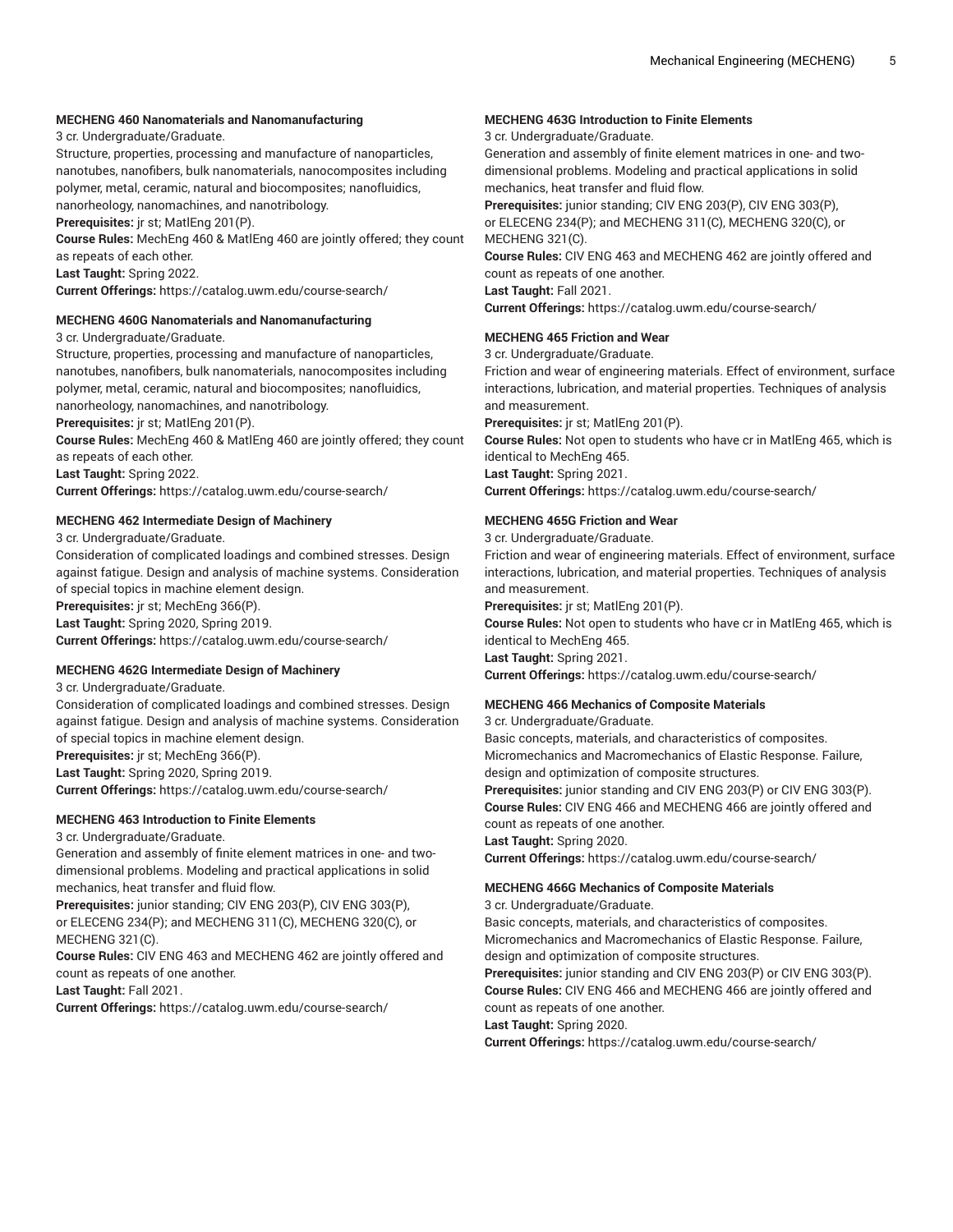## **MECHENG 469 Introduction to Biomechanical Engineering**

3 cr. Undergraduate/Graduate.

Mathematical modeling of human body; dynamics of human motion; neuromuscular control human movement; stress analysis of bones and joints; concurrent mechanical problems in medicine.

**Prerequisites:** Civ Eng 202(P) & 303(P); or cons instr.

**Course Rules:** MechEng 469 & Civ Eng 469 are jointly offered and count as repeats of one another.

**Last Taught:** Spring 2021.

**Current Offerings:** <https://catalog.uwm.edu/course-search/>

#### **MECHENG 469G Introduction to Biomechanical Engineering**

3 cr. Undergraduate/Graduate.

Mathematical modeling of human body; dynamics of human motion; neuromuscular control human movement; stress analysis of bones and joints; concurrent mechanical problems in medicine.

**Prerequisites:** Civ Eng 202(P) & 303(P); or cons instr.

**Course Rules:** MechEng 469 & Civ Eng 469 are jointly offered and count as repeats of one another.

**Last Taught:** Spring 2021.

**Current Offerings:** <https://catalog.uwm.edu/course-search/>

## **MECHENG 472 Introduction to Wind Energy**

3 cr. Undergraduate/Graduate.

Principles of wind turbines; wind characteristics; rotor dynamics of wind turbines; turbine design and integration; controls and electrical systems; grid connection.

**Prerequisites:** jr st; or cons instr.

**Course Rules:** MechEng 472 & ElecEng 472 are jointly offered; they count as repeats of one another.

**Last Taught:** Fall 2016, Fall 2015.

**Current Offerings:** <https://catalog.uwm.edu/course-search/>

#### **MECHENG 472G Introduction to Wind Energy**

3 cr. Undergraduate/Graduate.

Principles of wind turbines; wind characteristics; rotor dynamics of wind turbines; turbine design and integration; controls and electrical systems; grid connection.

**Prerequisites:** jr st; or cons instr.

**Course Rules:** MechEng 472 & ElecEng 472 are jointly offered; they count as repeats of one another.

**Last Taught:** Fall 2016, Fall 2015.

**Current Offerings:** <https://catalog.uwm.edu/course-search/>

## **MECHENG 473 Applied Dynamics**

3 cr. Undergraduate/Graduate.

Application of dynamic principles to a variety of engineering situations. Behavior of particle systems and rigid body motion in space. Analysis of traffic accidents, shock machines, rockets and satellites, missiles and projectiles, dynamic balancing, gyroscopes and intertial navigation.

**Prerequisites:** jr st & Civ Eng 202(P).

**Last Taught:** Spring 2019, Spring 2018.

**Current Offerings:** <https://catalog.uwm.edu/course-search/>

## **MECHENG 473G Applied Dynamics**

3 cr. Undergraduate/Graduate.

Application of dynamic principles to a variety of engineering situations. Behavior of particle systems and rigid body motion in space. Analysis of traffic accidents, shock machines, rockets and satellites, missiles and projectiles, dynamic balancing, gyroscopes and intertial navigation. **Prerequisites:** jr st & Civ Eng 202(P).

**Last Taught:** Spring 2019, Spring 2018.

**Current Offerings:** <https://catalog.uwm.edu/course-search/>

## **MECHENG 474 Introduction to Control Systems**

#### 4 cr. Undergraduate/Graduate.

Modeling of continuous systems; stability considerations, analysis and design of feedback control systems in time and frequency domains. **Prerequisites:** sr st; ElecEng 301(P); a grade of C or better in ElecEng 234(P) & Civ Eng 202(P).

**Last Taught:** Spring 2021, Fall 2020.

**Current Offerings:** <https://catalog.uwm.edu/course-search/>

## **MECHENG 474G Introduction to Control Systems**

4 cr. Undergraduate/Graduate.

Modeling of continuous systems; stability considerations, analysis and design of feedback control systems in time and frequency domains. **Prerequisites:** sr st; ElecEng 301(P); a grade of C or better in ElecEng 234(P) & Civ Eng 202(P). **Last Taught:** Spring 2021, Fall 2020.

**Current Offerings:** <https://catalog.uwm.edu/course-search/>

## **MECHENG 475 Vibrations in Mechanical Design**

3 cr. Undergraduate/Graduate. Integrated treatment of mathematical modeling and analysis of mechanical systems, analysis of vibrations and performance under different loading conditions. **Prerequisites:** sr st; Civ Eng 202(P), ElecEng 234(P). **Last Taught:** Fall 2021. **Current Offerings:** <https://catalog.uwm.edu/course-search/>

#### **MECHENG 475G Vibrations in Mechanical Design**

3 cr. Undergraduate/Graduate. Integrated treatment of mathematical modeling and analysis of mechanical systems, analysis of vibrations and performance under different loading conditions. **Prerequisites:** sr st; Civ Eng 202(P), ElecEng 234(P). **Last Taught:** Fall 2021. **Current Offerings:** <https://catalog.uwm.edu/course-search/>

#### **MECHENG 476 Introduction to Robotics**

3 cr. Undergraduate/Graduate. Fundamentals of manipulators, sensors, actuators, end-effectors and product design for automation, computer vision and pattern recognition. **Prerequisites:** ElecEng 234(P), MechEng 360(P). **Last Taught:** Spring 2020, Spring 2019. **Current Offerings:** <https://catalog.uwm.edu/course-search/>

#### **MECHENG 476G Introduction to Robotics**

3 cr. Undergraduate/Graduate.

Fundamentals of manipulators, sensors, actuators, end-effectors and product design for automation, computer vision and pattern recognition. **Prerequisites:** ElecEng 234(P), MechEng 360(P).

**Last Taught:** Spring 2020, Spring 2019.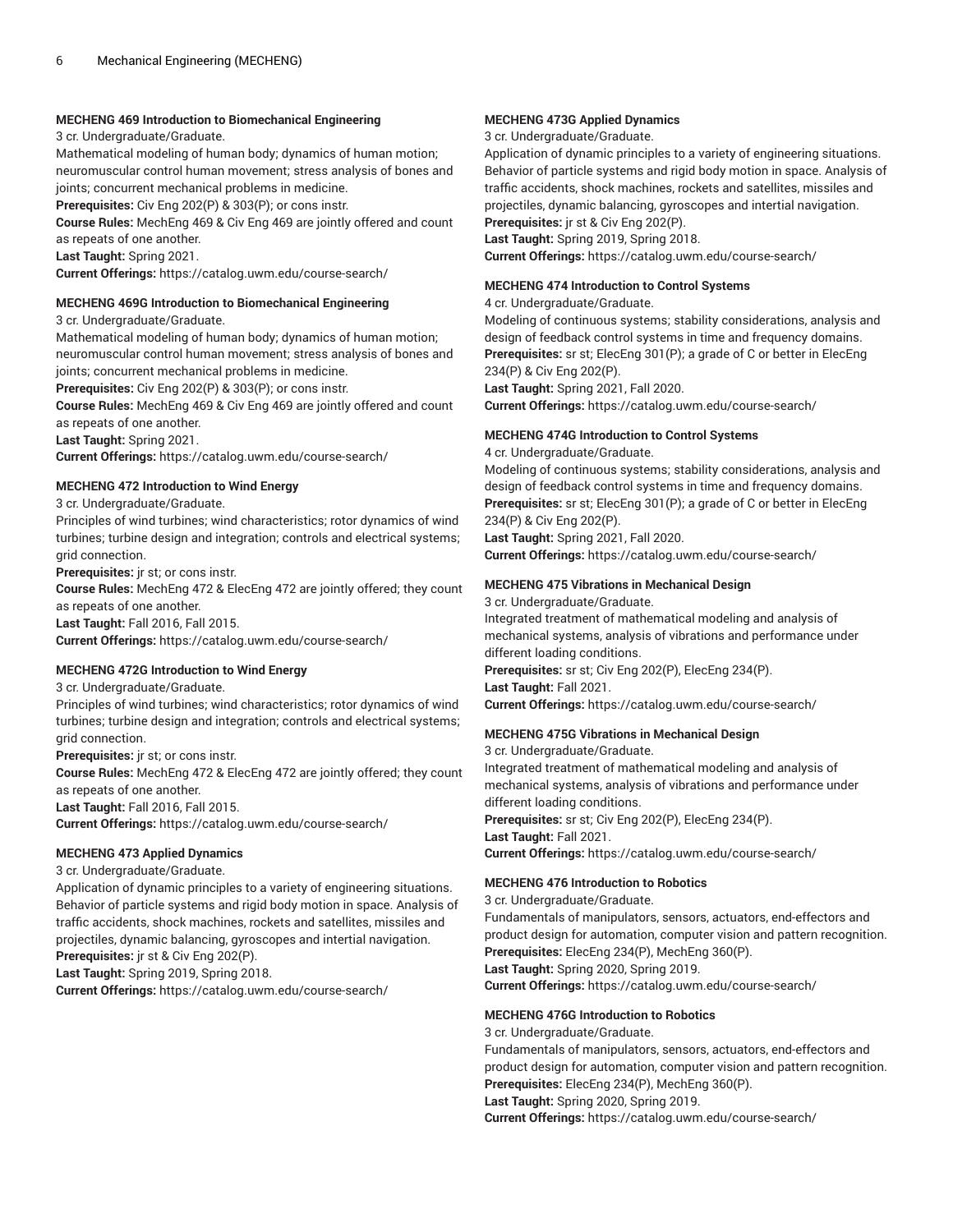## **MECHENG 479 Advanced Mechatronics**

3 cr. Undergraduate/Graduate.

Semiconductor electronics; embedded programming; sensor instrumentation; digital and analog electronics; filtering, actuators; advanced communication protocols; wireless communications; mobile robot modeling for mechatronics application; design, development and feedback control of a mechatronic system.

**Prerequisites:** senior standing or consent of instructor; MECHENG 379(P).

**Last Taught:** Summer 2021, Spring 2021.

**Current Offerings:** <https://catalog.uwm.edu/course-search/>

#### **MECHENG 479G Advanced Mechatronics**

3 cr. Undergraduate/Graduate.

Semiconductor electronics; embedded programming; sensor instrumentation; digital and analog electronics; filtering, actuators; advanced communication protocols; wireless communications; mobile robot modeling for mechatronics application; design, development and feedback control of a mechatronic system.

**Prerequisites:** senior standing or consent of instructor; MECHENG 379(P).

**Last Taught:** Summer 2021, Spring 2021.

**Current Offerings:** <https://catalog.uwm.edu/course-search/>

#### **MECHENG 490 Topics in Mechanical Engineering:**

1-3 cr. Undergraduate/Graduate.

Recent theoretical and applied topics in mechanical engineering. **Prerequisites:** jr st & cons instr.

**Course Rules:** May be retaken with change in topic to max of 9 cr. **Last Taught:** Spring 2022.

**Current Offerings:** <https://catalog.uwm.edu/course-search/>

#### **MECHENG 490G Topics in Mechanical Engineering:**

1-3 cr. Undergraduate/Graduate.

Recent theoretical and applied topics in mechanical engineering. **Prerequisites:** jr st & cons instr.

**Course Rules:** May be retaken with change in topic to max of 9 cr. **Last Taught:** Spring 2022.

**Current Offerings:** <https://catalog.uwm.edu/course-search/>

#### **MECHENG 496 Senior Design Project**

3 cr. Undergraduate.

Engineering design project in a simulated industrial environment. Student design team works on a problem in collaboration with college faculty and vendors. Formal report writing.

**Prerequisites:** MECHENG 270(P), MECHENG 321(P), MECHENG 360(P), and MECHENG 368(C).

**Last Taught:** Spring 2022, Fall 2021, Spring 2021, Fall 2020. **Current Offerings:** <https://catalog.uwm.edu/course-search/>

#### **MECHENG 542 Introduction to Technology Entrepreneurship** 3 cr. Undergraduate.

Introductory concepts related to technology entrepreneurship including opportunity identification, analysis and new venture planning. Prepares students to recognize and pursue viable technology-based entrepreneurial opportunities.

**Prerequisites:** jr st & admis to Tech Entrep Cert program or admis to business or engineering major.

**Course Rules:** Counts as repeat of Bus Adm 495 or Mech Eng 490 with same topic. Jointly offered with & counts as repeat of Bus Adm 542. **Last Taught:** Fall 2014.

**Current Offerings:** <https://catalog.uwm.edu/course-search/>

## **MECHENG 543 Introduction to Technology Management and Innovation**

3 cr. Undergraduate.

Introductory concepts related to technology management and technological innovation. Prepares students to evaluate and plan technology commercialization projects.

**Prerequisites:** jr st & admis to Tech Entrep Cert program or admis to business or engineering major.

**Course Rules:** Counts as repeat of Bus Adm 495 with same topic. Jointly offered with & counts as repeat of Bus Adm 543. **Last Taught:** Fall 2014.

**Current Offerings:** <https://catalog.uwm.edu/course-search/>

#### **MECHENG 544 New Product Development**

3 cr. Undergraduate/Graduate.

Concepts related to product development including product concept development and testing, and product design. Prepares students to work in cross-functional product development teams.

**Prerequisites:** jr st & admis to Tech Entrep Cert program or Bus Adm major or CEAS major; or grad st. & admis to business or engineering program or admis to Tech Entrep Cert program.

**Course Rules:** Counts as repeat of Bus Adm 795 with same topic; Jointly offered with & counts as repeat of Bus Adm 544.

**Last Taught:** Spring 2016, Spring 2015.

**Current Offerings:** <https://catalog.uwm.edu/course-search/>

## **MECHENG 544G New Product Development**

3 cr. Undergraduate/Graduate.

Concepts related to product development including product concept development and testing, and product design. Prepares students to work in cross-functional product development teams.

**Prerequisites:** jr st & admis to Tech Entrep Cert program or Bus Adm major or CEAS major; or grad st. & admis to business or engineering program or admis to Tech Entrep Cert program.

**Course Rules:** Counts as repeat of Bus Adm 795 with same topic; Jointly offered with & counts as repeat of Bus Adm 544.

**Last Taught:** Spring 2016, Spring 2015.

**Current Offerings:** <https://catalog.uwm.edu/course-search/>

#### **MECHENG 546 Global Innovation Management**

3 cr. Undergraduate/Graduate.

Concepts related to collaborative innovation in global networks including diverse collaboration models, innovation processes, and capabilities. Prepares students to manage global collaborative innovation projects. **Prerequisites:** jr st & admis to Tech Entrep Cert program or Bus Adm major or CEAS major; or grad st. & admis to business or engineering program or admis to Tech Entrep Cert program.

**Course Rules:** Counts as repeat of Bus Adm 795 with same topic. Jointly offered with & counts as repeat of Bus Adm 546.

**Last Taught:** Spring 2016.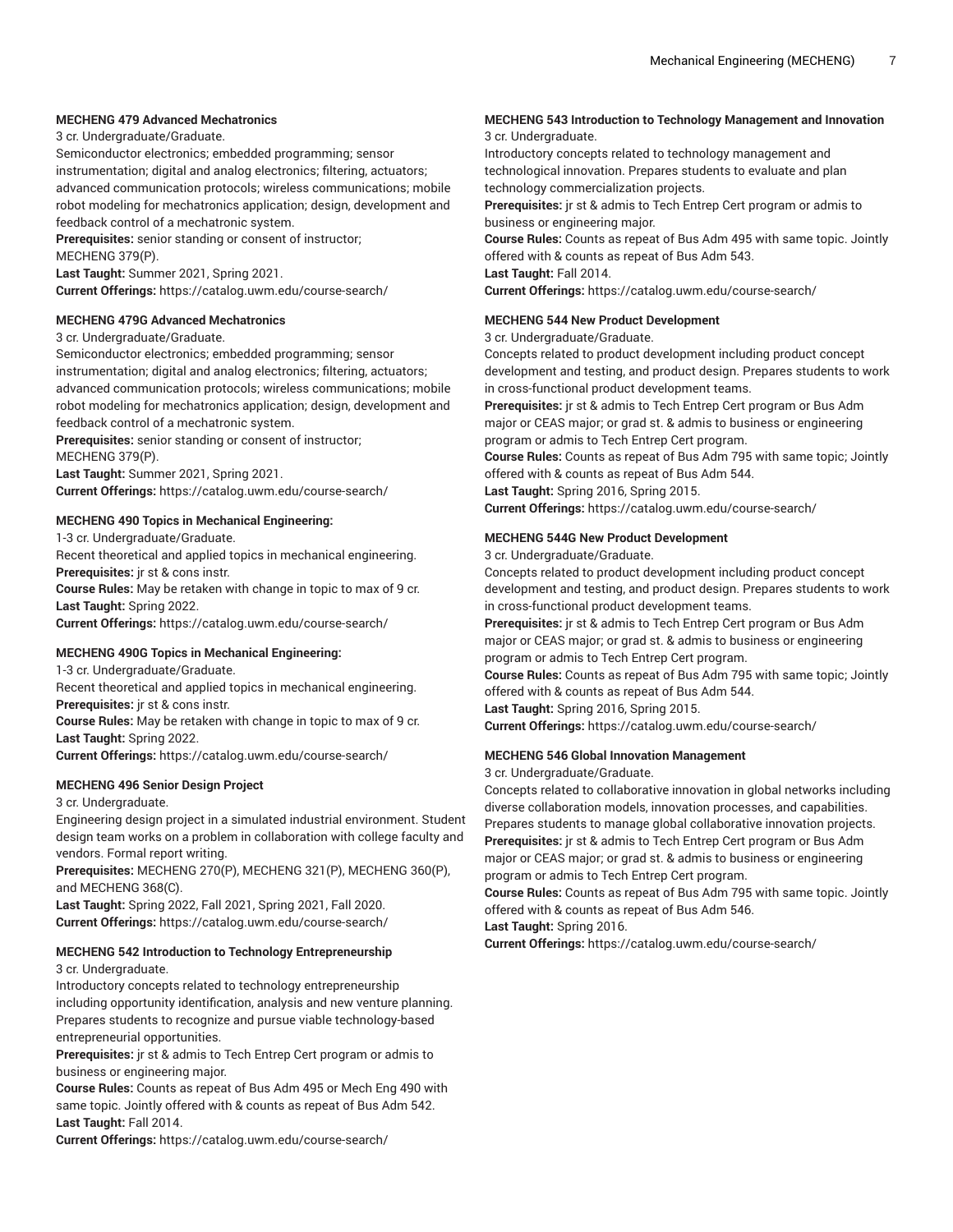#### **MECHENG 546G Global Innovation Management**

## 3 cr. Undergraduate/Graduate.

Concepts related to collaborative innovation in global networks including diverse collaboration models, innovation processes, and capabilities. Prepares students to manage global collaborative innovation projects. **Prerequisites:** jr st & admis to Tech Entrep Cert program or Bus Adm major or CEAS major; or grad st. & admis to business or engineering program or admis to Tech Entrep Cert program.

**Course Rules:** Counts as repeat of Bus Adm 795 with same topic. Jointly offered with & counts as repeat of Bus Adm 546.

**Last Taught:** Spring 2016.

**Current Offerings:** <https://catalog.uwm.edu/course-search/>

## **MECHENG 548 Technology Venturing Project**

#### 3 cr. Undergraduate.

A capstone course for students to demonstrate their knowledge and skills related to technology/product commercialization. Prepares students to lead their (or corporate) technology ventures. **Prerequisites:** jr st & admis to Tech Entrep Cert program or admis to business or engineering major; Bus Adm/Mech Eng 542(P). **Course Rules:** Jointly offered with & counts as repeat of Bus Adm 548. **Current Offerings:** <https://catalog.uwm.edu/course-search/>

## **MECHENG 574 Intermediate Control Systems**

3 cr. Undergraduate/Graduate.

State space; frequency domain methods of modeling, analysis and design of control systems; digital control; and multivariate systems. **Prerequisites:** sr st; Mecheng 474(P) or ElecEng 474(402)(P); or grad st. **Course Rules:** ElecEng 574(503) & MechEng 574(478) are jointly offered & count as repeats of each other. Not open for cr to students who have cr in ElecEng 503(ER) or MechEng 503(ER). **Last Taught:** Spring 2020, Spring 2019.

**Current Offerings:** <https://catalog.uwm.edu/course-search/>

#### **MECHENG 574G Intermediate Control Systems**

3 cr. Undergraduate/Graduate.

State space; frequency domain methods of modeling, analysis and design of control systems; digital control; and multivariate systems. **Prerequisites:** sr st; Mecheng 474(P) or ElecEng 474(402)(P); or grad st. **Course Rules:** ElecEng 574(503) & MechEng 574(478) are jointly offered & count as repeats of each other. Not open for cr to students who have cr in ElecEng 503(ER) or MechEng 503(ER).

**Last Taught:** Spring 2020, Spring 2019.

**Current Offerings:** <https://catalog.uwm.edu/course-search/>

## **MECHENG 584 Biodynamics of Human Motion**

3 cr. Undergraduate/Graduate.

Techniques for collecting, analyzing and interpreting human motion data. Special emphasis will be placed on performing data analysis using the software package, Matlab.

**Prerequisites:** jr st; ElecEng 234(P); Civ Eng 202(C). **Last Taught:** Spring 2013, Spring 2012. **Current Offerings:** <https://catalog.uwm.edu/course-search/>

## **MECHENG 584G Biodynamics of Human Motion**

3 cr. Undergraduate/Graduate.

Techniques for collecting, analyzing and interpreting human motion data. Special emphasis will be placed on performing data analysis using the software package, Matlab.

**Prerequisites:** jr st; ElecEng 234(P); Civ Eng 202(C). **Last Taught:** Spring 2013, Spring 2012.

**Current Offerings:** <https://catalog.uwm.edu/course-search/>

#### **MECHENG 699 Independent Study**

1-3 cr. Undergraduate/Graduate. **Prerequisites:** jr st; cons instr. **Course Rules:** Limited to max of 6 cr applied toward undergrad degree. **Last Taught:** Fall 2021, Spring 2021. **Current Offerings:** <https://catalog.uwm.edu/course-search/>

## **MECHENG 699G Independent Study**

1-3 cr. Undergraduate/Graduate. **Prerequisites:** jr st; cons instr. **Course Rules:** Limited to max of 6 cr applied toward undergrad degree. **Last Taught:** Fall 2021, Spring 2021. **Current Offerings:** <https://catalog.uwm.edu/course-search/>

## **MECHENG 700 CEAS Graduate Seminar**

1-3 cr. Graduate.

Seminar in professional ethics, oral and written communication, contemporary social issues, career development, time management, and laboratory safety.

#### **Prerequisites:** grad st

**Course Rules:** Civ Eng 700, CompSci 700, ElecEng 700, Ind Eng 700, MatlEng 700 & MechEng 700 are jointly offered and count as repeats of one another

**Last Taught:** Fall 2020, Spring 2020, Fall 2019, Spring 2019. **Current Offerings:** <https://catalog.uwm.edu/course-search/>

## **MECHENG 701 Advanced Linear System Analysis**

3 cr. Graduate.

Theory and analysis of linear dynamic systems; discrete and continuous state models; linear algebra for dynamic systems; state transition matrix, numerical methods; and applications.

## **Prerequisites:** grad st.

**Course Rules:** ElecEng 701 & MechEng 701 are jointly offered and count as repeats of one another.

**Last Taught:** Fall 2020, Fall 2018, Fall 2016, Fall 2015.

**Current Offerings:** <https://catalog.uwm.edu/course-search/>

## **MECHENG 702 Advanced Engineering Thermodynamics**

3 cr. Graduate.

Laws of thermodynamics, property relations, equations of state; introduction to statistical and irreversible thermodynamics; applications to perfect gases, perfect crystals, and homogeneous solutions. **Prerequisites:** grad st; Mecheng 301(P) & 321(P) or equiv. **Last Taught:** Spring 2022, Fall 2020, Spring 2019, Spring 2018. **Current Offerings:** <https://catalog.uwm.edu/course-search/>

## **MECHENG 703 Principles of Combustion**

3 cr. Graduate.

Chemical kinetics and thermodynamics, conservation equations for multicomponent reacting systems, detonation, premix, diffusion and turbulent flames.

**Prerequisites:** grad st; MechEng 302(P) & 321(P) or equiv. **Last Taught:** Fall 2020, Fall 2018, Spring 2004, Spring 2002. **Current Offerings:** <https://catalog.uwm.edu/course-search/>

## **MECHENG 706 Continuum Mechanics**

3 cr. Graduate.

Basic concepts of the continuum models used in the various fields of mechanics including fluid mechanics, rheology, elasticity, fracture mechanics, and plasticity. **Prerequisites:** grad st.

**Last Taught:** Spring 2018. **Current Offerings:** <https://catalog.uwm.edu/course-search/>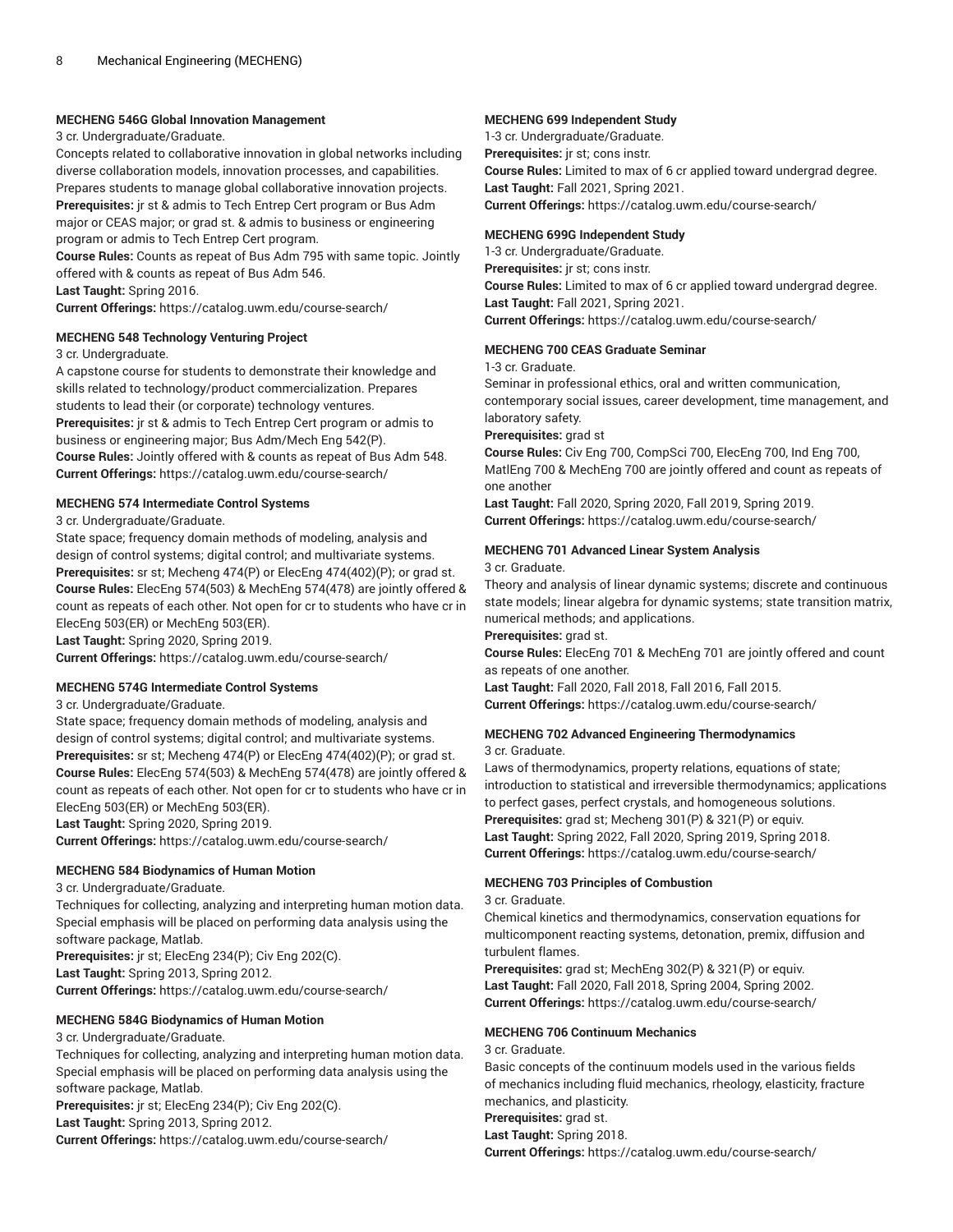#### **MECHENG 707 Transport in Porous Media**

3 cr. Graduate.

Introduction to fluid mechanics in porous media, single- and multi-phase flows, volume averaged transport equations, convection heat transfer, consolidating porous media, volume averaging theory, applications. **Prerequisites:** grad st.

**Last Taught:** Fall 2021, Spring 2020, Fall 2017, Spring 2016. **Current Offerings:** <https://catalog.uwm.edu/course-search/>

#### **MECHENG 710 Advanced Transport Processes**

2 cr. Graduate.

Vector and tensor analysis of practical engineering problems; basic laws of mass, momentum and energy transport; transport phenomena in porous media reacting and non-reaction media.

**Prerequisites:** MechEng 321(P) or equiv.

**Last Taught:** Spring 2022, Spring 2020, Spring 2018, Fall 2016. **Current Offerings:** <https://catalog.uwm.edu/course-search/>

## **MECHENG 711 Thermal Radiation and Conduction**

3 cr. Graduate.

Radiative properties of and radiative transfer in absorbing, emitting and scattering media; transient and steady state heat conduction; multi-mode heat transfer applications.

**Prerequisites:** grad st; MechEng 311(P) or 321(P). **Last Taught:** Spring 2022, Fall 2020, Fall 2018, Fall 2014. **Current Offerings:** <https://catalog.uwm.edu/course-search/>

## **MECHENG 712 Convection Heat and Mass Transfer**

3 cr. Graduate.

Conservation equations; laminar developed and developing flows; laminar boundary layers; high speed flows; turbulent flow and heat transfer; natural convection; mass transfer; special engineering applications. **Prerequisites:** grad st; MechEng 311(P) or 321(P). **Last Taught:** Spring 2019, Fall 2016, Spring 2015, Fall 2013. **Current Offerings:** <https://catalog.uwm.edu/course-search/>

## **MECHENG 714 Energy Transport in Microscale Systems**

3 cr. Graduate.

Introducing thermophysics of microscale systems including statistical, non-equilibrium thermodynamics, particle transport theory, energy carriers in different materials and phases, and applications including mems and nanotechnology.

**Prerequisites:** grad st; Mecheng 320(P) & 321(P). **Last Taught:** Fall 2001.

**Current Offerings:** <https://catalog.uwm.edu/course-search/>

#### **MECHENG 715 Numerical Methods in Engineering**

3 cr. Graduate.

Differential equation solutions with finite difference and finite volume methods; grid generation technique; finite element methods; applications to solid mechanics, heat transfer, and fluid mechanics. **Prerequisites:** grad st; Math 413(P) or cons instr.

**Last Taught:** Fall 2021, Fall 2020, Fall 2019, Spring 2018.

**Current Offerings:** <https://catalog.uwm.edu/course-search/>

## **MECHENG 718 Nonlinear Control Systems**

#### 3 cr. Graduate.

Advanced concepts and methodologies in modeling and design of nonlinear control systems. Lyapunov theory; describing functions; variable structure control.

**Prerequisites:** grad st; ElecEng or MechEng474(P) or equiv; ElecEng or MechEng 701(P); or cons instr.

**Course Rules:** ElecEng 718 & MechEng718 are jointly offered and count as repeats of one another. Not open for credit to students w/ cr in MechEng 778.

**Last Taught:** Fall 2021, Fall 2016, Fall 2010, Spring 2007. **Current Offerings:** <https://catalog.uwm.edu/course-search/>

## **MECHENG 721 Fundamentals of Fluid Flow**

3 cr. Graduate.

Inviscid, viscous and compressible flow; potential flow in aerodynamics; analytical solutions of navier-stokes equation; laminar and turbulent boundary layers, jets, wakes, and separating flows; applications. **Prerequisites:** grad st; Mecheng 320(P).

**Last Taught:** Spring 2022, Spring 2021, Fall 2018, Fall 2017. **Current Offerings:** <https://catalog.uwm.edu/course-search/>

## **MECHENG 722 Advanced Fluid Mechanics**

3 cr. Graduate.

Formulations of navier-stokes and energy equations; turbulence models; solutions to wall, free shear layer, and recirculating flows; turbulence energy spectrum; applications to industrial problems. **Prerequisites:** grad st; MechEng 320(P).

**Last Taught:** Spring 2019, Fall 2016, Spring 2015, Spring 2012.

**Current Offerings:** <https://catalog.uwm.edu/course-search/>

#### **MECHENG 723 Computational Fluid Dynamics and Heat Transfer** 3 cr. Graduate.

Finite difference methods for solving boundary layer equations, navierstokes equations, etc. Laminar and turbulent flows.

**Prerequisites:** grad st; cons instr. **Last Taught:** Spring 2017, Fall 2015, Spring 2009, Spring 2007. **Current Offerings:** <https://catalog.uwm.edu/course-search/>

# **MECHENG 725 Fluid Power and Turbomachinery**

2 cr. Graduate.

Concept of hydraulic systems; hydraulic motors; valves; hydraulic circuits; pneumatic systems; axial and radial gas turbines, pumps, compressors; steam turbines; hydraulic turbines; wind turbines. **Prerequisites:** grad st; MechEng 320(P).

**Last Taught:** Spring 2021, Spring 2019, Fall 2017, Spring 2016. **Current Offerings:** <https://catalog.uwm.edu/course-search/>

## **MECHENG 726 Mechanical Vibrations**

3 cr. Graduate.

Free and forced vibrations of multiple degree of freedom systems using modern matrix methods.

**Prerequisites:** grad st; Mecheng 475(R) or equiv.

**Course Rules:** Not open to students who have cr in Civ Eng 726 which is identical to Mecheng 726.

**Last Taught:** Fall 2020, Spring 2019, Spring 2015, Spring 2013. **Current Offerings:** <https://catalog.uwm.edu/course-search/>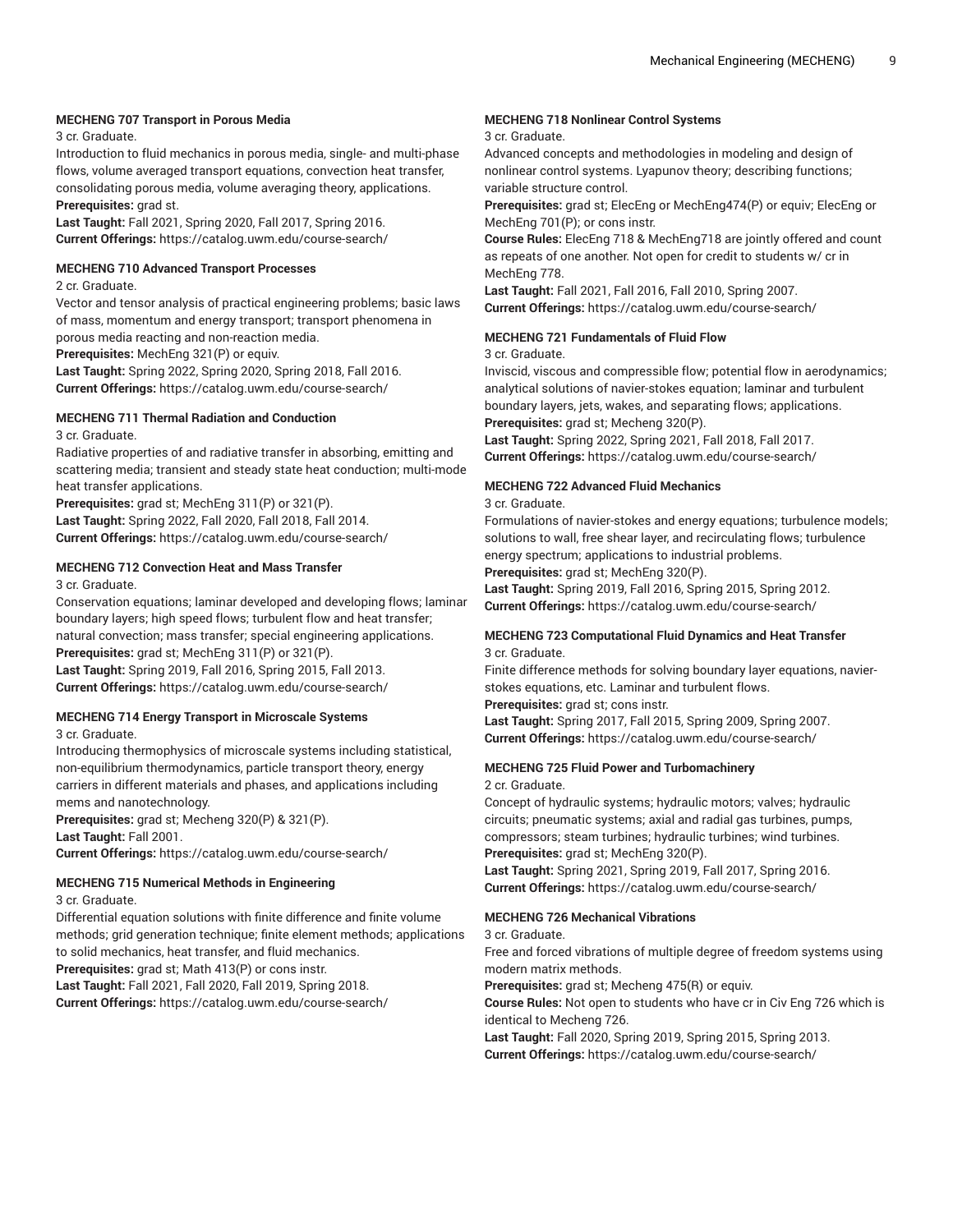## **MECHENG 732 Solidification Processing**

#### 3 cr. Graduate.

Solidification phenomena and its engineering application to metals, semiconductors, ceramics, properties of cast products. Foundry processes.

**Prerequisites:** grad st; MatlEng 330(P).

**Course Rules:** MechEng 732 and MatlEng 732 are jointly offered; they count as repeats of each other.

**Last Taught:** Fall 2018, Fall 2016.

**Current Offerings:** <https://catalog.uwm.edu/course-search/>

#### **MECHENG 733 Sensors and Systems**

3 cr. Graduate.

Physical principles and working of sensors, interfacing, and sensor networks.

**Prerequisites:** grad st; ElecEng 305 or cons. instr.; Jointly offered with & Counts as repeat of BME 733 & ElecEng 733.

**Last Taught:** Fall 2021, Fall 2020, Fall 2019, Fall 2018. **Current Offerings:** <https://catalog.uwm.edu/course-search/>

## **MECHENG 760 Dynamic Problems in Design**

3 cr. Graduate.

Analytical methods for solution of typical vibrating and balancing problems encountered in mechanical systems. Special emphasis on methods of suppression and control.

**Prerequisites:** grad st; MechEng 360(P).

**Last Taught:** Fall 2019, Fall 2017, Spring 2016, Spring 2014. **Current Offerings:** <https://catalog.uwm.edu/course-search/>

## **MECHENG 762 Mechanical Systems Analysis**

3 cr. Graduate.

An integrated treatment of mathematical modeling and analysis of mechanical systems. Modeling of machine elements and systems; performance under transient, periodic and random loads. **Prerequisites:** grad st; MechEng 365(P).

**Last Taught:** Spring 2002, Fall 2000, Spring 1999, Fall 1997. **Current Offerings:** <https://catalog.uwm.edu/course-search/>

## **MECHENG 765 Mechanical Reliability and Probabilistic Design** 3 cr. Graduate.

Advanced design theory and methodology incorporating probabilistic and statistical concepts. Design of mechanical and structural members for specific reliability and confidence level. Case histories and applications. **Prerequisites:** grad st; MechEng 360(P) & 365(P); or cons instr. **Last Taught:** Spring 2021, Spring 2020, Spring 2016, Fall 2014. **Current Offerings:** <https://catalog.uwm.edu/course-search/>

## **MECHENG 773 Advanced Dynamics**

3 cr. Graduate.

General theory of dynamic behavior from the viewpoint of Lagrangian and Hamiltonian mechanics. Application of energy principles to dynamical analysis of mechanical systems.

**Prerequisites:** grad st; MechEng 580(P) or Civ Eng 580(P); or cons instr. **Course Rules:** Not open to students who have cr in Civ Eng 773, which is identical.

**Current Offerings:** <https://catalog.uwm.edu/course-search/>

## **MECHENG 785 Optimization Methods in Engineering**

#### 3 cr. Graduate.

Optimization as engineering design tool; nonlinear programming; computational techniques for unconstrained and constrained problems; conjugate gradient, sumt, reduced gradient, feasible directions methods; design applications.

**Prerequisites:** grad st; ElecEng 234(P), CompSci 151(P) or equiv.

**Course Rules:** Not open to students who have cr in Ind Eng 785 which is identical to MechEng 785.

**Last Taught:** Fall 2020, Fall 2019, Fall 2018, Fall 2016.

**Current Offerings:** <https://catalog.uwm.edu/course-search/>

## **MECHENG 816 Optimal Control Theory**

3 cr. Graduate.

Analysis and synthesis of discrete and continuous optimal control systems; linear quadratic regulators; dynamic programming and variational methods; applications.

**Prerequisites:** grad st; ElecEng or MechEng474(P) or equiv; ElecEng or MechEng 701(P); or cons instr.

**Course Rules:** ElecEng 816 & MechEng 816 are jointly offered and count as repeats of one another.

**Last Taught:** Spring 2017, Spring 2011, Fall 2008, Spring 2006. **Current Offerings:** <https://catalog.uwm.edu/course-search/>

## **MECHENG 819 Adaptive Control Theory**

3 cr. Graduate.

Adaptive control systems including mathematical foundations, estimation, model reference adaptive control, self tuning regulators, numerical methods, applications.

**Prerequisites:** grad st; ElecEng or MechEng474(P) or equiv; ElecEng or MechEng 701(P); or cons instr.

**Course Rules:** ElecEng 819 & MechEng 819 are jointly offered and count as repeats of one another.

**Last Taught:** Fall 2018, Spring 2014, Spring 2009, Fall 2007. **Current Offerings:** <https://catalog.uwm.edu/course-search/>

## **MECHENG 880 Bioengineering Seminar**

1 cr. Graduate.

Presentations by bioengineering affiliated faculty, invited speakers, and graduate students.

#### **Prerequisites:** grad st

**Course Rules:** MechEng 880, ElecEng 880, CompSci 880, MatlEng 880, Ind Eng 880 & Civ Eng 880 are jointly offered and count as repeats of one another. May be repeated to 3 cr. max.

**Last Taught:** Spring 2017, Fall 2016, Spring 2016, Fall 2015. **Current Offerings:** <https://catalog.uwm.edu/course-search/>

## **MECHENG 888 Candidate for Degree**

0 cr. Graduate.

Available for graduate students who must meet minimum credit load requirement.

**Prerequisites:** graduate standing.

**Course Rules:** Fee for 1 cr assessed; unit does not count towards credit load for Fin Aid. Repeatable. Satisfactory/Unsatisfactory only. **Last Taught:** Summer 2019, Fall 2018, Summer 2017, Summer 2016. **Current Offerings:** <https://catalog.uwm.edu/course-search/>